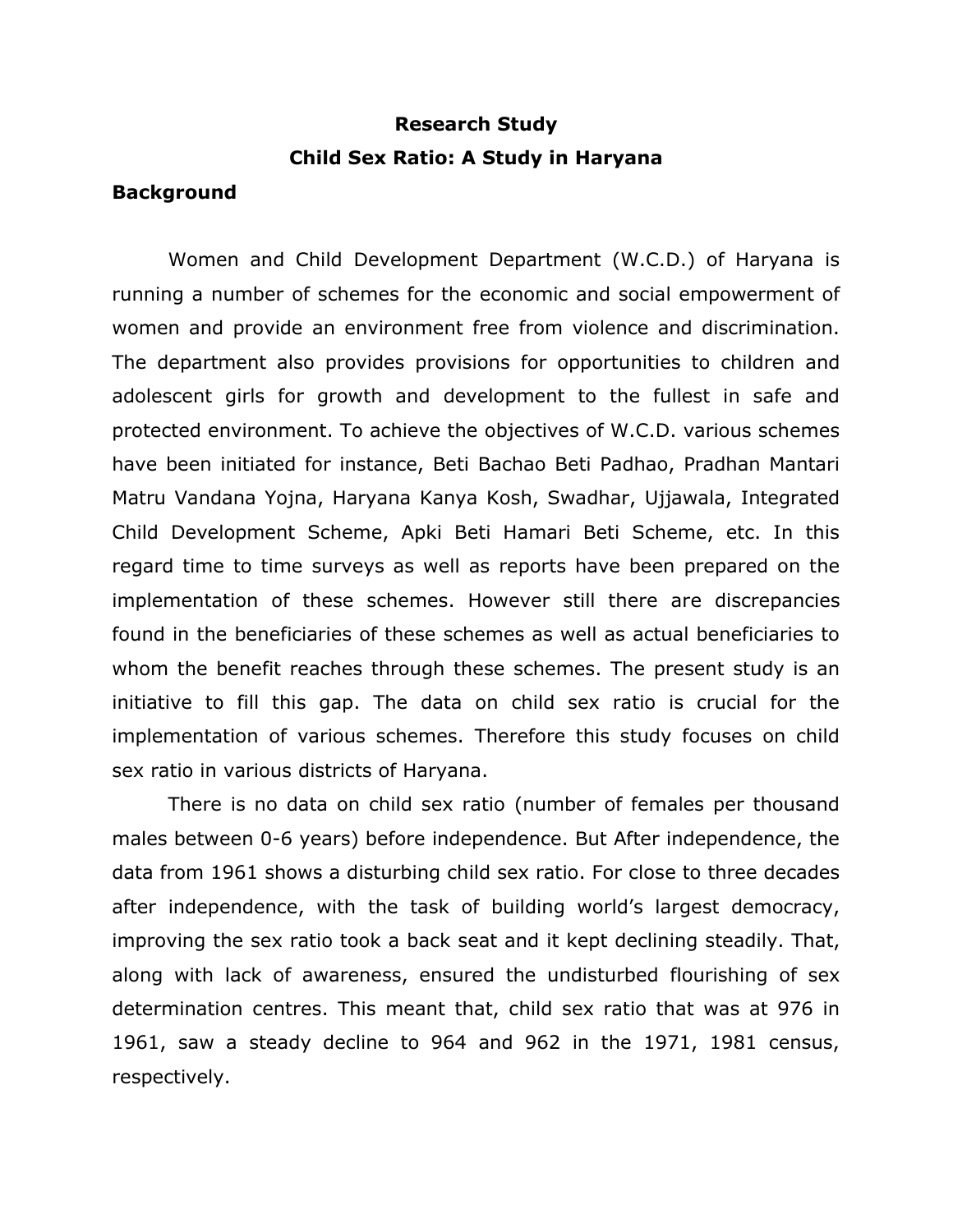In India, the Child Sex Ratio is defined as the number of females per thousand males in the age group 0–6 years in a [human population.](https://en.wikipedia.org/wiki/Human_population) Thus it is equal to 1000 x the [reciprocal](https://en.wikipedia.org/wiki/Multiplicative_inverse) of the [sex ratio](https://en.wikipedia.org/wiki/Sex_ratio) [\(ratio](https://en.wikipedia.org/wiki/Ratio) of [males](https://en.wikipedia.org/wiki/Male) to [females](https://en.wikipedia.org/wiki/Female) in a [population\)](https://en.wikipedia.org/wiki/Population) in the same age group, i.e. under age seven. Obviously, an imbalance in this age group will extend to older age groups in future years. Currently, the ratio of males to females is generally significantly greater than 1, i.e. there are more boys than girls.

 According to the decennial Indian census, the [sex ratio](https://en.wikipedia.org/wiki/Sex_ratio) in the 0-6 age group in India went from 104.0 males per 100 females in 1981 to 105.8 in 1991, to 107.8 in 2001, to 108.8 in 2011. 1991, to 107.8 in 2001, to 108.8 in 2011. As per details from Census 2011, Haryana has population of 2.54

 Crores, an increase from figure of 2.11 Crore in 2001 census. Total population of Haryana as per 2011 census is 25,351,462 of which male and female are 13,494,734 and 11,856,728 respectively. In 2001, total population was 21,144,564 in which males were 11,363,953 while females were 9,780,611.

were 9,780,611.<br>The impact of a skewed sex ratio with more male children than females is already being felt in some parts of India and is likely to continue to tighten the skewed ratio between genders:

 When there are less women of marriageable age, a significant proportion of men will have to delay their marriage. This is known as the marriage squeeze. This is when one group, of marriage eligible men, choose brides from a group of women that is less in numbers than the males. When the next group of eligibility enters the group there will be leftover men from the prior group added to current, group. If the woman sex ratio of eligible marriage age is significantly smaller than the men, there will be a resulting decline in fertility.

 This will initially affect younger generations of men in their 20s. These men will not only be in surplus within their cohort (age group), but they will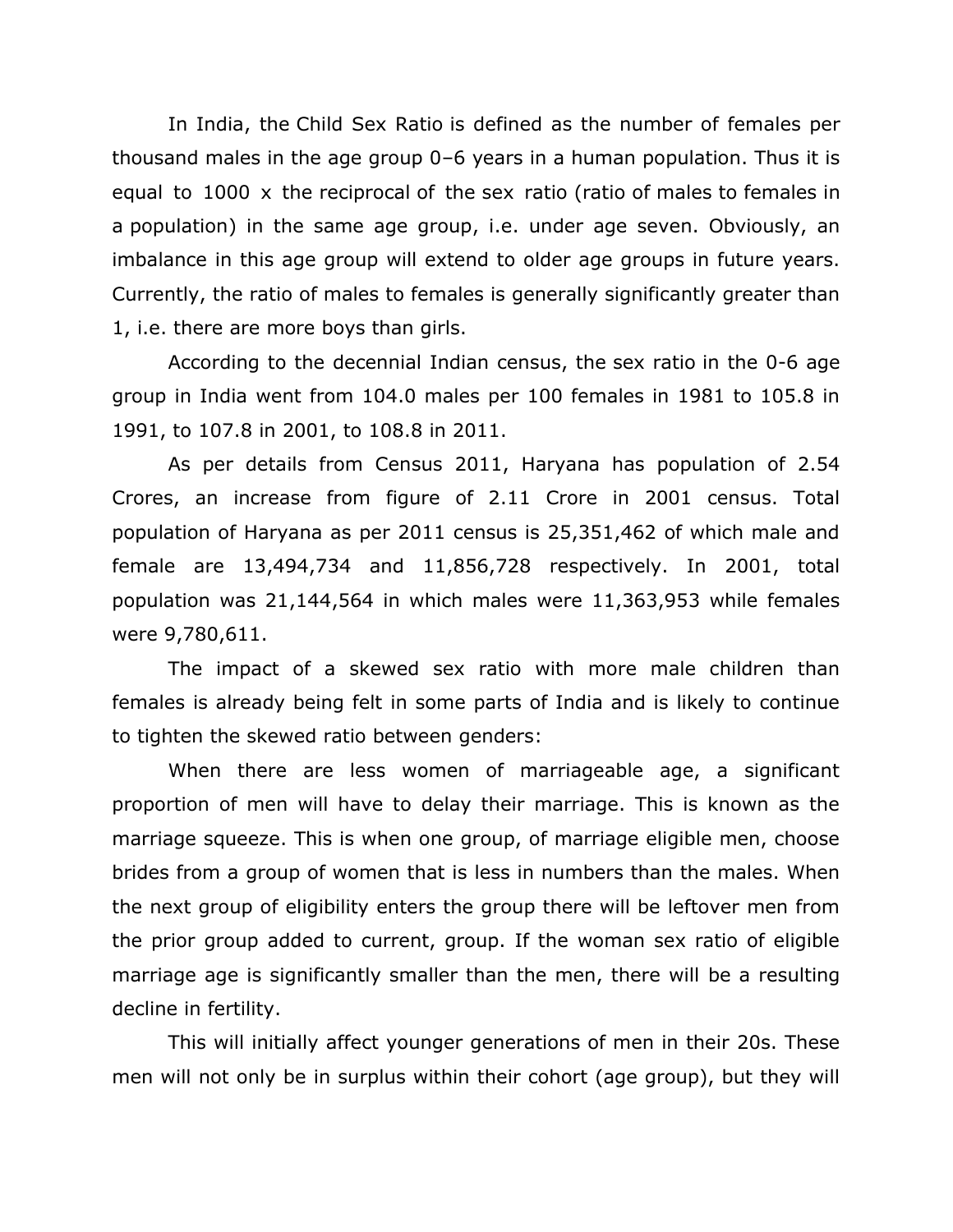also face competition from a backlog of older, unmarried men, who will still be in the marriage market.

 This problem will not be overcome simply by delaying marriage, due to the cumulative impact of the skewed sex ratio over several generations. Thus a proportion of men will in due course have to forgo marriage altogether. The poorest males will be disproportionately affected by this marriage squeeze. This may cause destabilization and may translate into class-based tensions.

 class-based tensions. Therefore child sex ratio remains a subject of substantial interest. The present study focuses on analyzing the number of children from 0-6 years in Haryana over a period of time. The time period shall be of one year i.e. 2016-2017. Gender and caste wise segregation of data shall also be made in the present study. Following are the major objectives of the study.

#### **Major Objectives**

- 1. To analyse the frequency of first born child, second born child and third born child in all districts of Haryana.
- 2. To analyse district wise child sex ratio in Haryana.
- 3. To analyse caste wise child sex ratio in Haryana.
- 4. To analyse the number of children in the age group of 0-6 years among Below Poverty Line.
- 5. To analyse the beneficiaries of Apki Beti Hamari Beti Scheme in various districts of Haryana.

#### **Research Questions**

 Q 1. How many families in Haryana have one child, two children or three children in various districts of Haryana?

 Q 2. What are the gender vise variations in number of children in Haryana?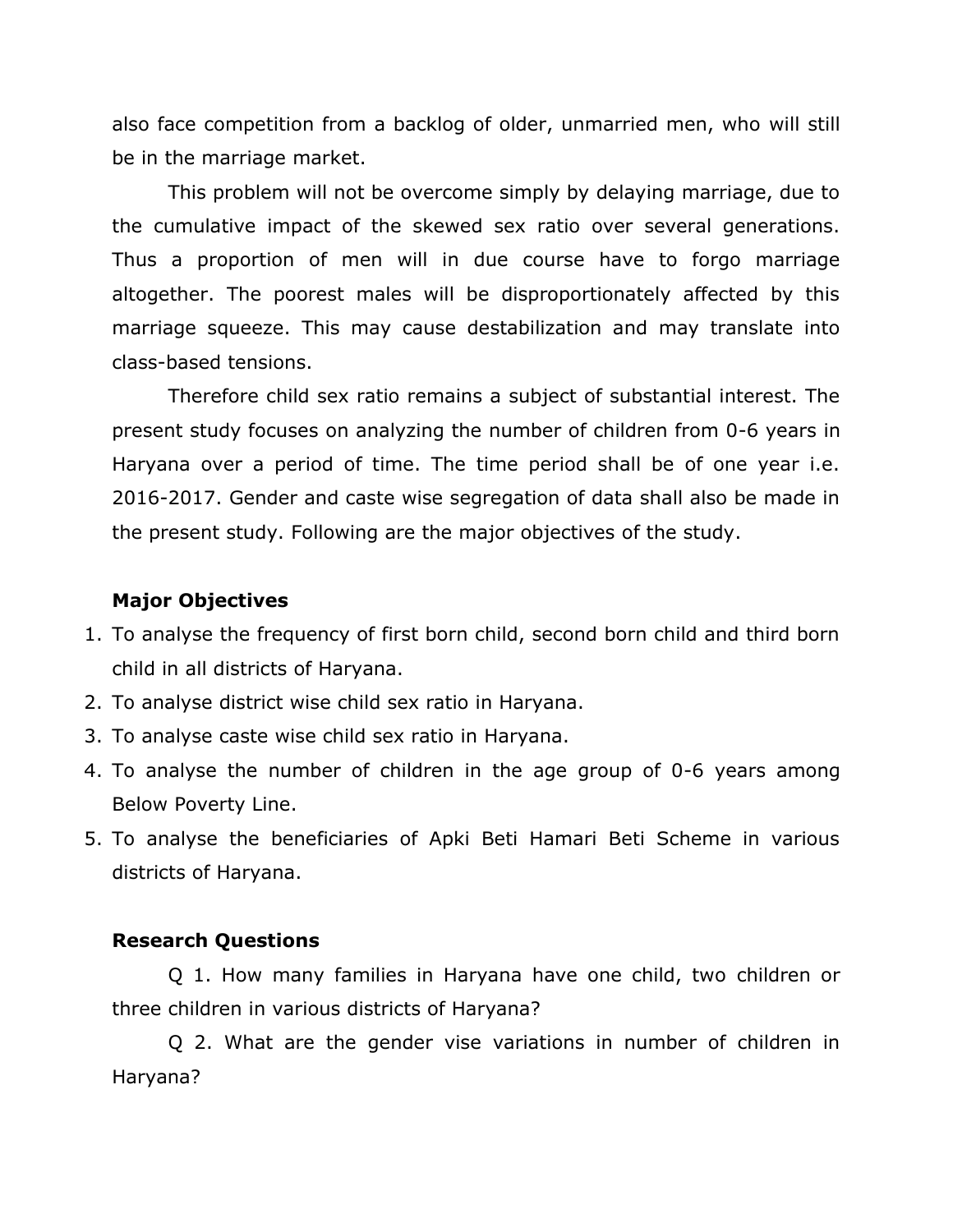Q 3. What are the caste wise variations in number of children in Haryana?

 Q. 4 What is the number of children in the age group of 0-6 years among below poverty line families.

 Q. 5 How many beneficiaries are there of Apki Beti Hamari Beti Scheme in various districts of Haryana.

## **Research Methodology Adopted**

 Quantitative Research Methodology was used to conduct the research study. The research was conducted in the following districts of Haryana:

- 1. District Karnal
- 2. District Fatehabad
- 3. District Ambala
- 4. District Gurugram
- 5. District Faridabad
- 6. District Narnaul
- 7. District Kurukshetra

 **Proportionate random sampling** was done. Records were procured from various Anganwadi centres in Haryana. At present there are total 25931 Anganwadi Centres in Haryana. Data shall be procured from 1 percent of total Anganwadi Centres in each district of Haryana. Approximately **420 Anganwadi Centres** were contacted to procure data on **caste and gender wise** children in the age group of 0-6 years in Haryana. Caste wise data was procured regarding single child in families, two children and three children in families of Haryana. Data was also procured regarding number of children, two children and three children in below poverty line families and also the beneficiaries of **Apki Beti Hamari Beti Scheme** in the year 2016-2017.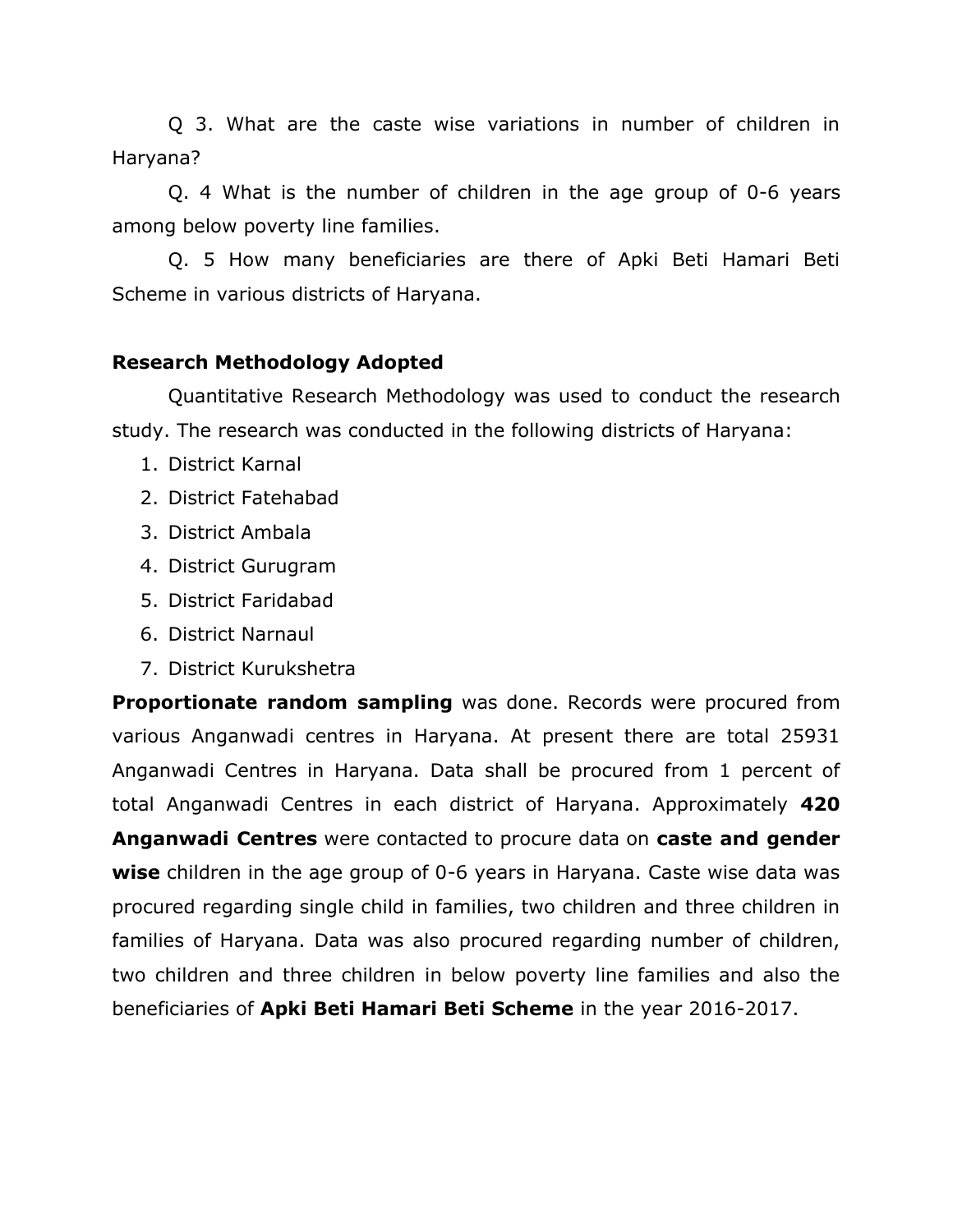# **Results and Discussion**

 As per data collected from various anganwadi centres the district wise Child Sex Ratio in the selected districts of Haryana is given in Figure 1.



Figure 1

Source: Anganwadi Centres

 whereas District Kurukshetra had highest Sex ratio of 1346 during the year 2016-2017. Figure 1 clearly shows that district Narnaul had lowest Child Sex Ratio of 774

2016-2017.<br>It is also important to analyse the caste wise Child Sex Ratio in the State of Haryana and see as to any son preferences in any particular caste. Figure 2 shows caste wise analysis of data in the selected districts of Haryana.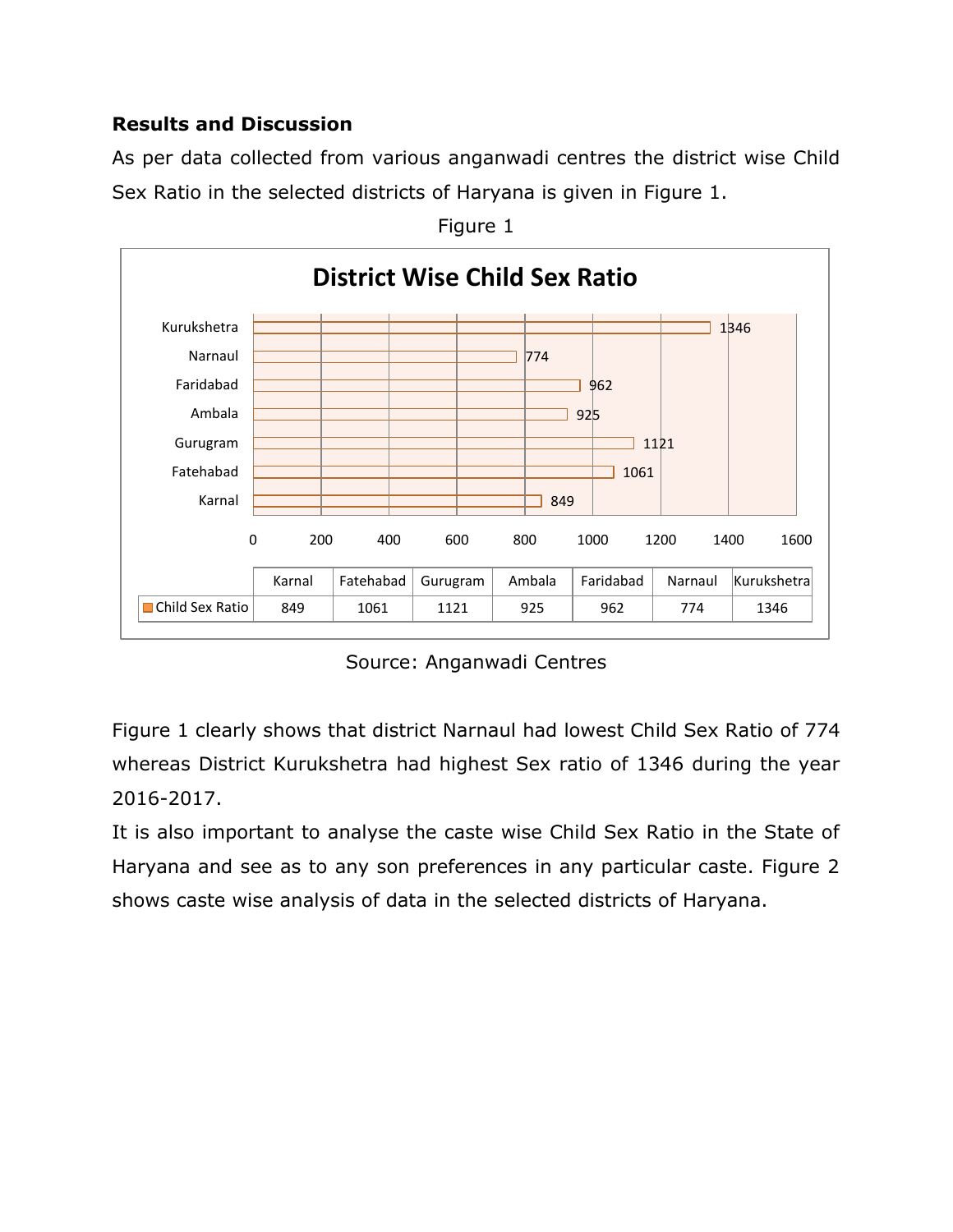Figure 2



Source: Anganwadi Centres

 Figure 2 clearly depicts that Other backward castes have lowest child sex ratio. The next lowest is of General Caste Category. It is interesting to note that the child sex ratio among the below poverty line castes is highest, thus depicting the trend of preference for male child among the general and backward castes.

backward castes.<br>In different selected districts of Haryana, Child Sex Ratio was analysed and has been presented here. Figure 3 shows caste wise trends in Child Sex Ratio in District Karnal.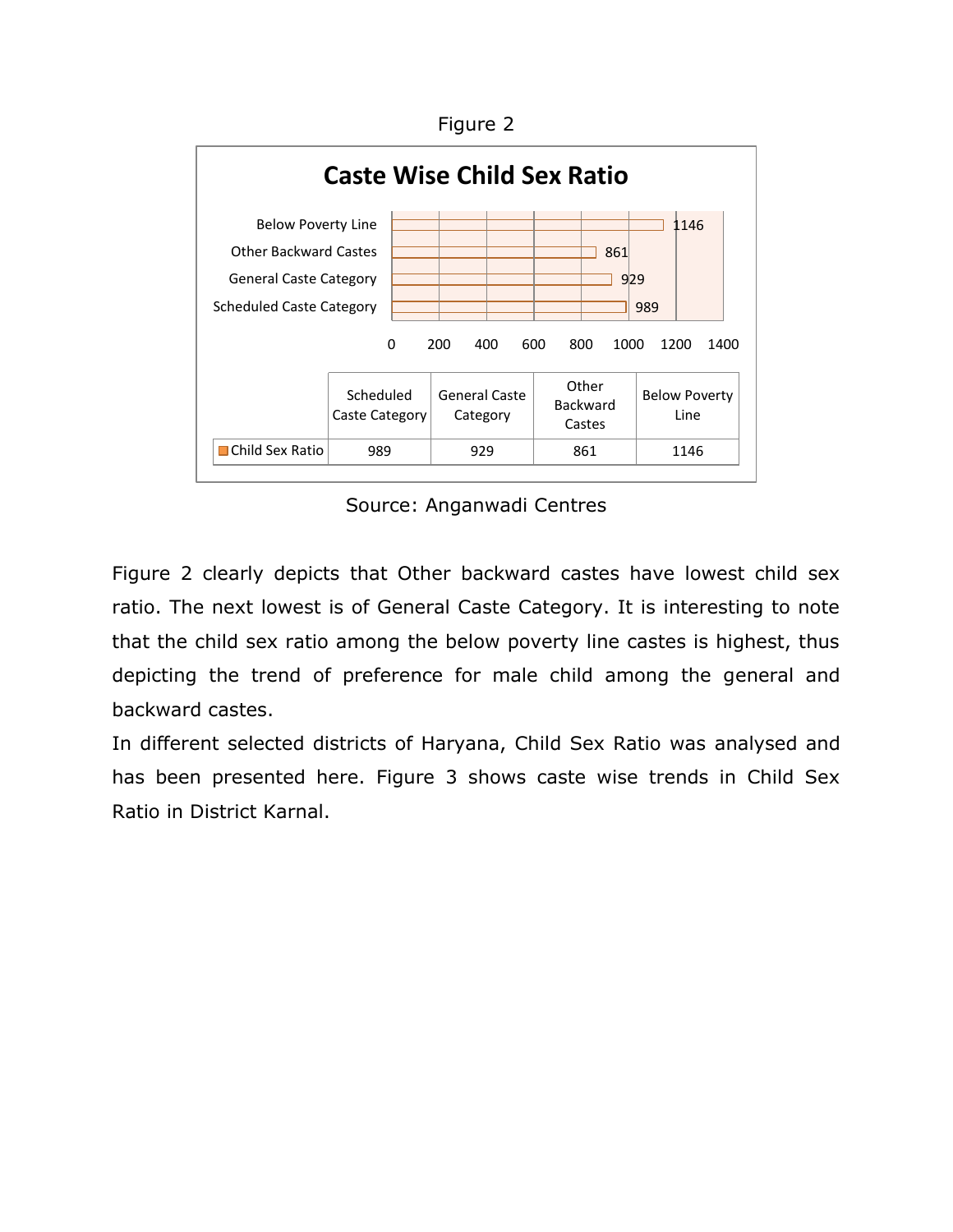Figure 3



Source: Anganwadi Centres

 Figure 3 clearly shows that Child Sex Ratio among the below poverty line families is highest and lowest among the General Caste Category.

Figure 4



Source: Anganwadi Centres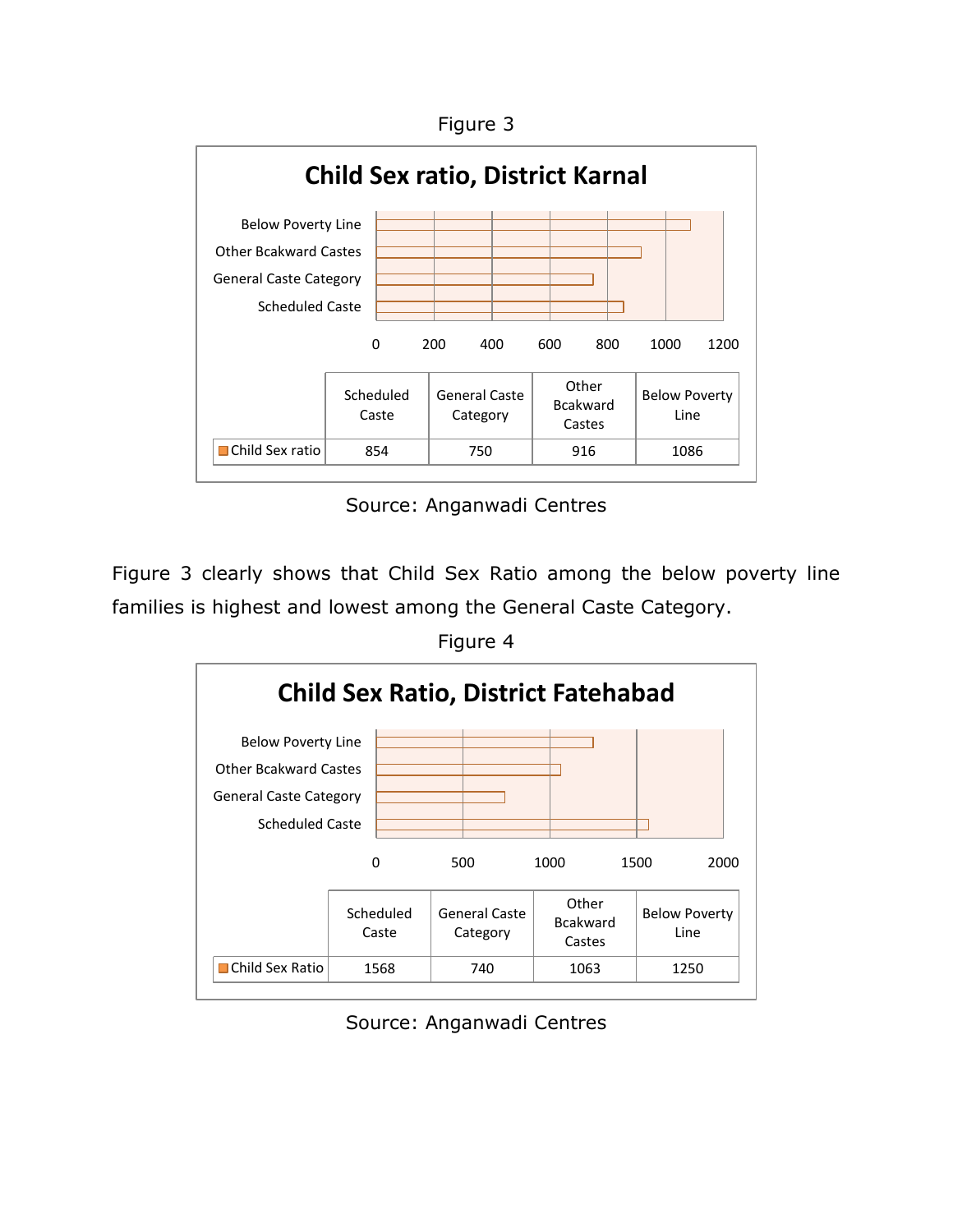Figure 4 shows the same trend where again the Child Sex Ratio of General Caste is lowest and among the scheduled caste it is highest.<br>Figure 5



Source: Anganwadi Centres

 Same trends are reflected in District Gurugram where the Child Sex ratio is lowest in the General Caste Category and highest in the Below Poverty Line families. Whereas in District Ambala, lowest child sex ratio is in Scheduled preference for son among the below poverty line families as shown in Figure Caste Category and Highest in Below Poverty Line families, thus reflecting no 6.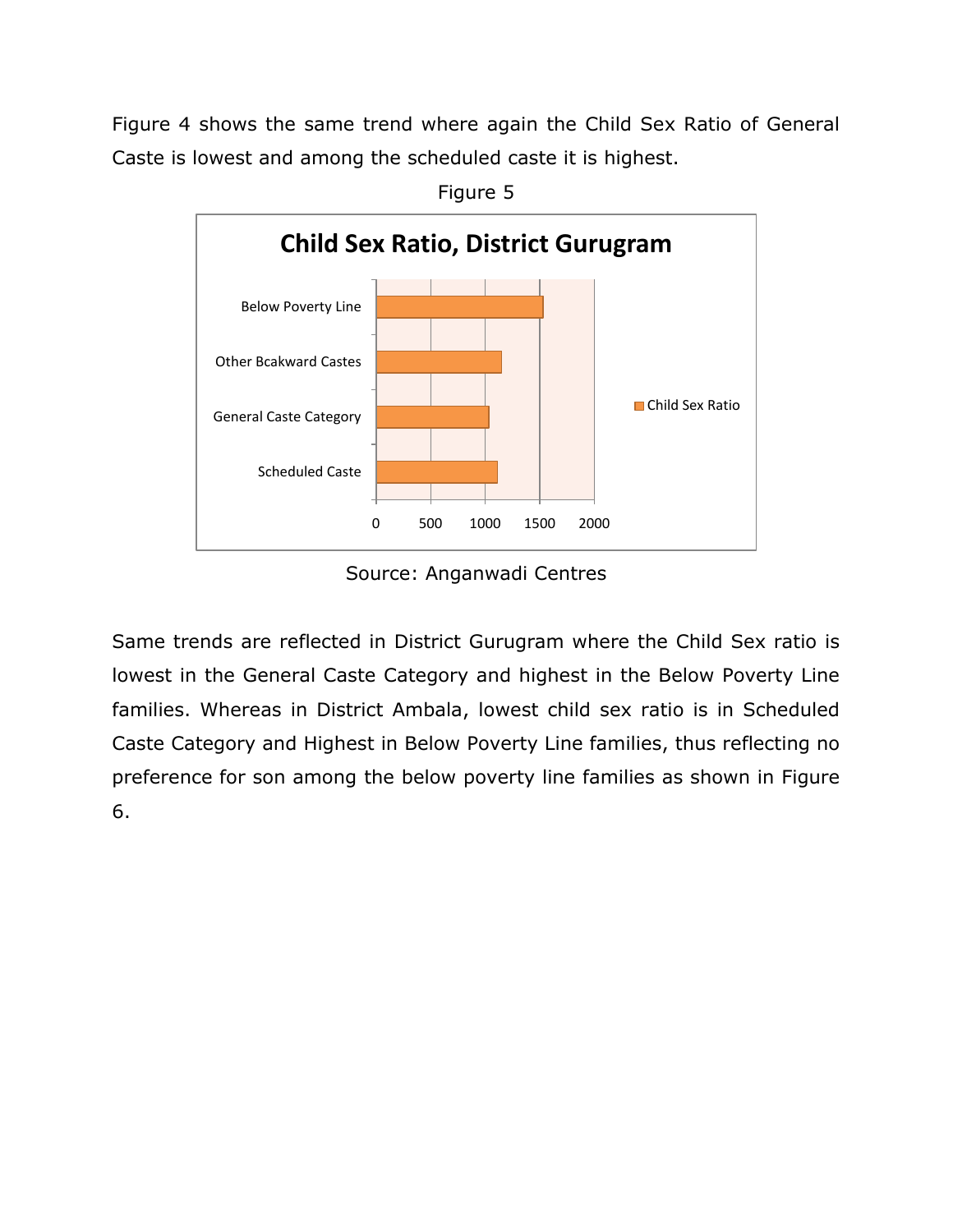



Source: Anganwadi Centres

 caste category and second lowest in families of General Caste Category. Figure 7 Figure 7 shows the trends in District Faridabad where again the below poverty line families have highest child sex ratio and lowest in Scheduled





Source: Anganwadi Centres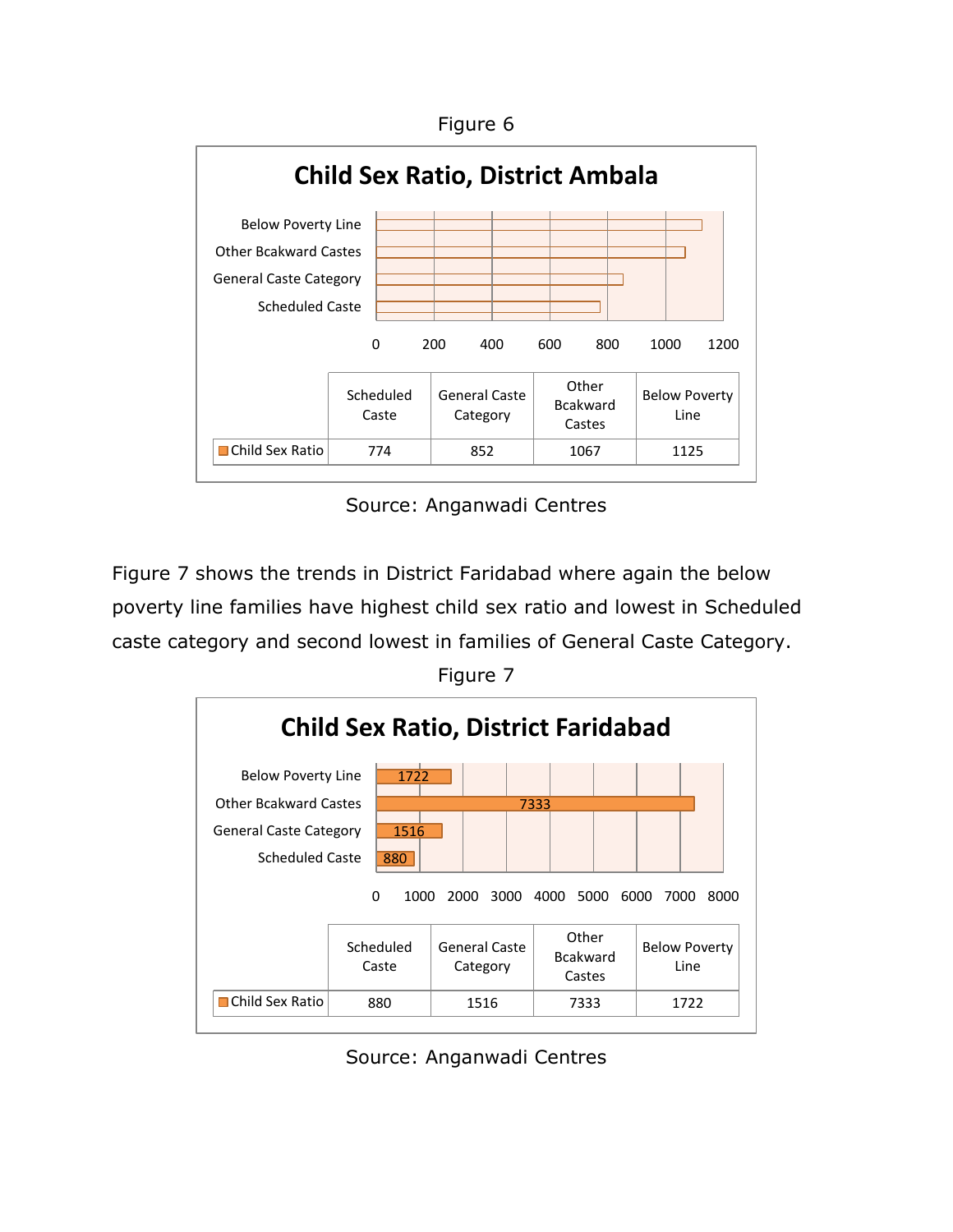

Source: Anganwadi Centres

 In District Narnaul, the same trend of highest child sex ratio among the below poverty line families is reflected in Figure 8 and lowest among the Other Backward Castes.

Other Backward Castes.<br>District Kurukshetra is distinct from all other castes where below poverty line families have lowest child sex ratio and highest among the General Caste Category as reflected in Figure 9, unlike the trends in all other districts where the General Caste Category has lowest Child Sex ratio.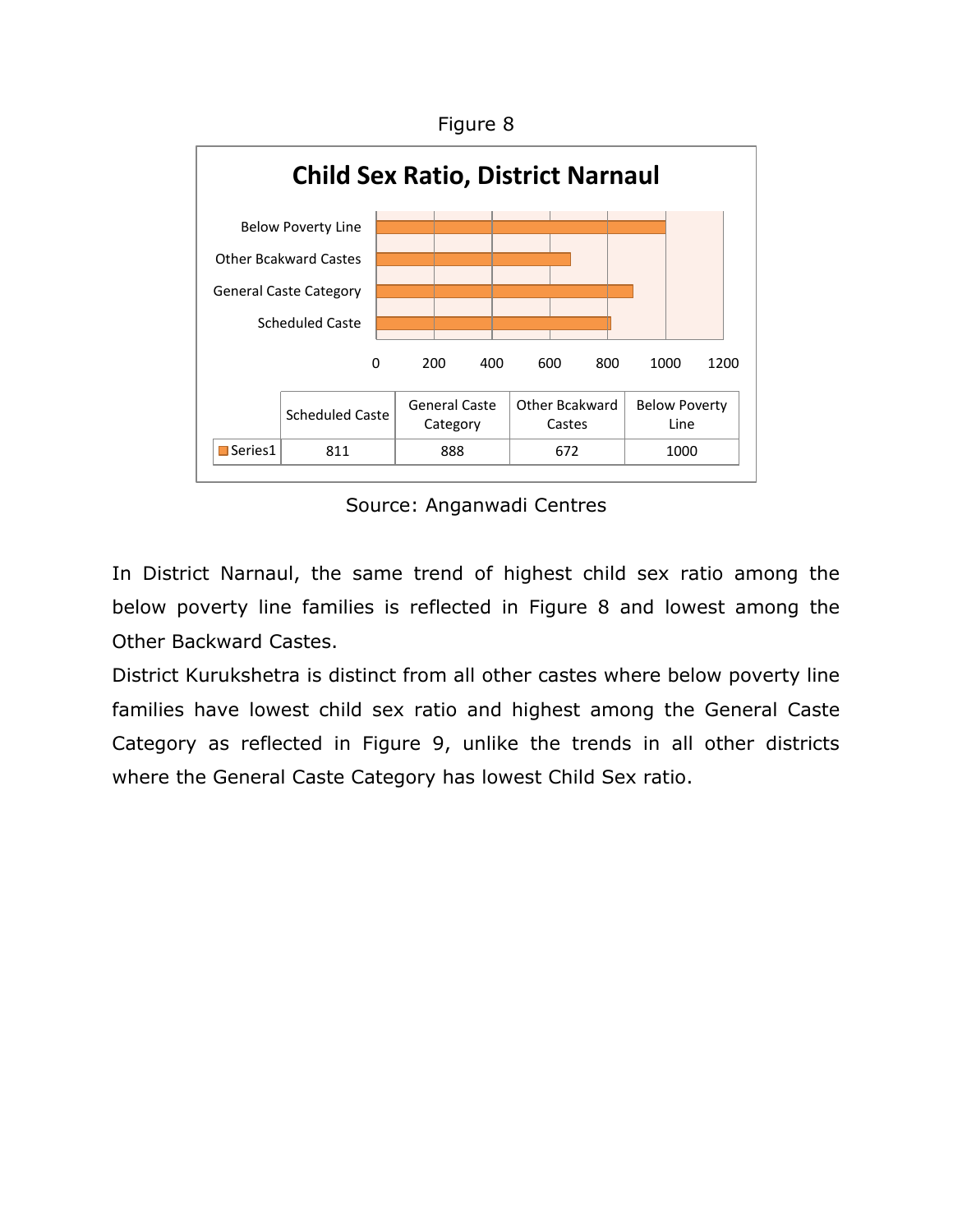



Source: Anganwadi Centres

 Data was also procured on families having single child in various districts of Haryana. Figure 3, 4, 5, 6, 7, 8, 9 shows the gender wise data on families having single child in District Karnal, Fatehabad, Gurugram, Ambala, Faridabad, Narnaul and Kurukshetra respectively. Figure 10





Source: Anganwadi Centres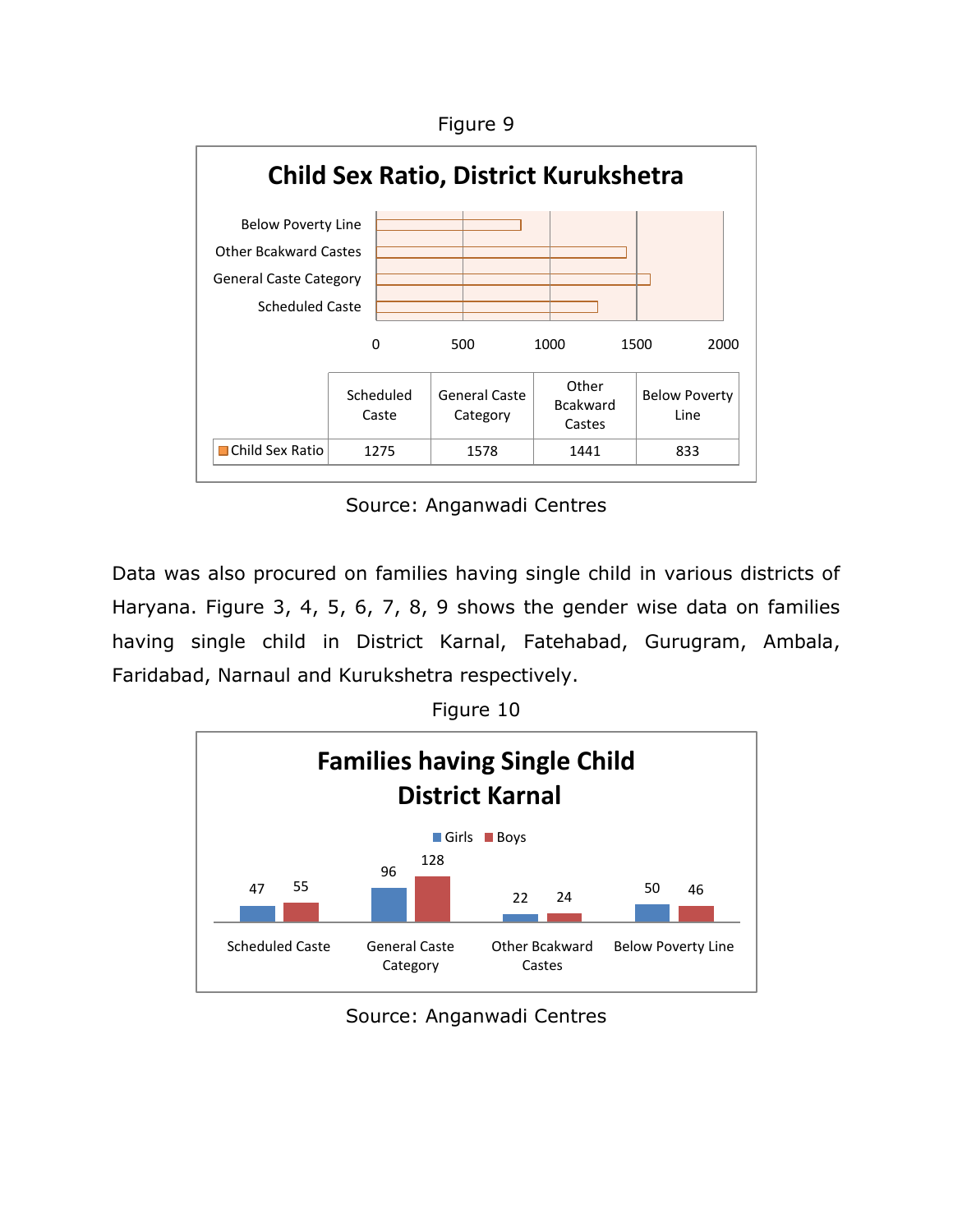Figure 10 clearly shows that the number of families having single boys Category. It clearly shows that the number of families having single boys was highest among the General Caste Category, thus indicating preference for male child in the District. outnumber the number of families having single girls among General Caste

Similar trends are seen in District Fatehabad as reflected in Figure 11.



Figure 11

Source: Anganwadi Centres

 However the trends of Gurugram are distinct which shows that the families having single girls is more in all castes as compared to families having single boys.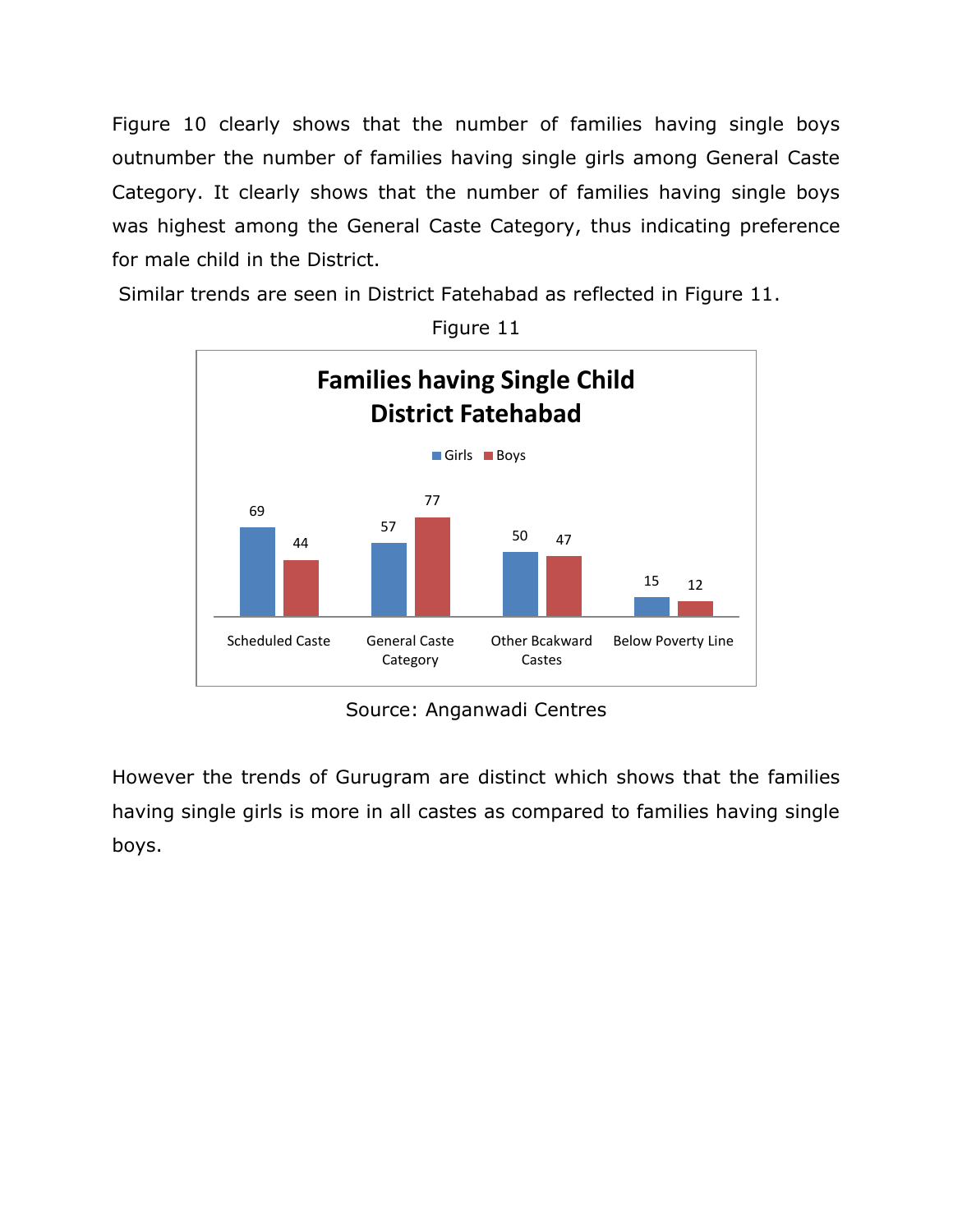Figure 12



 Source: Anganwadi Centres

 Figure 13 again shows the same trend of single boys to be high among the families of General Caste Category as reflected in the following figure. Figure 13



Source: Anganwadi Centres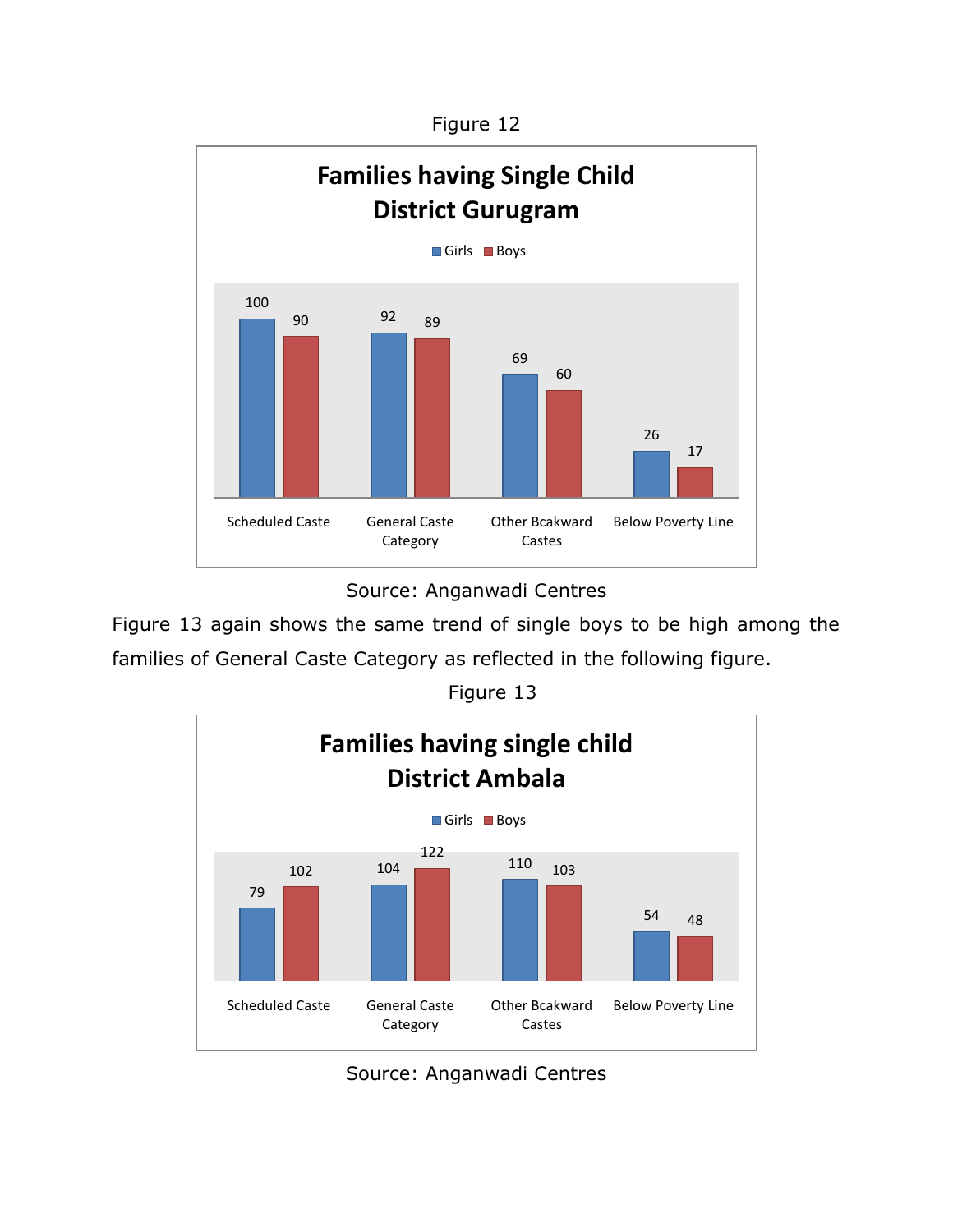However in District Faridabad and Narnaul, unlike Karnal, Fatehabad and Ambala where the families of General Caste Category have more boys, Faridabad has more number of boys among the Other Backward Castes as shown in Figure 14 and Figure 15 respectively.



Figure 14

Source: Anganwadi Centres

| Fidure |  |
|--------|--|
|--------|--|



Source: Anganwadi Centres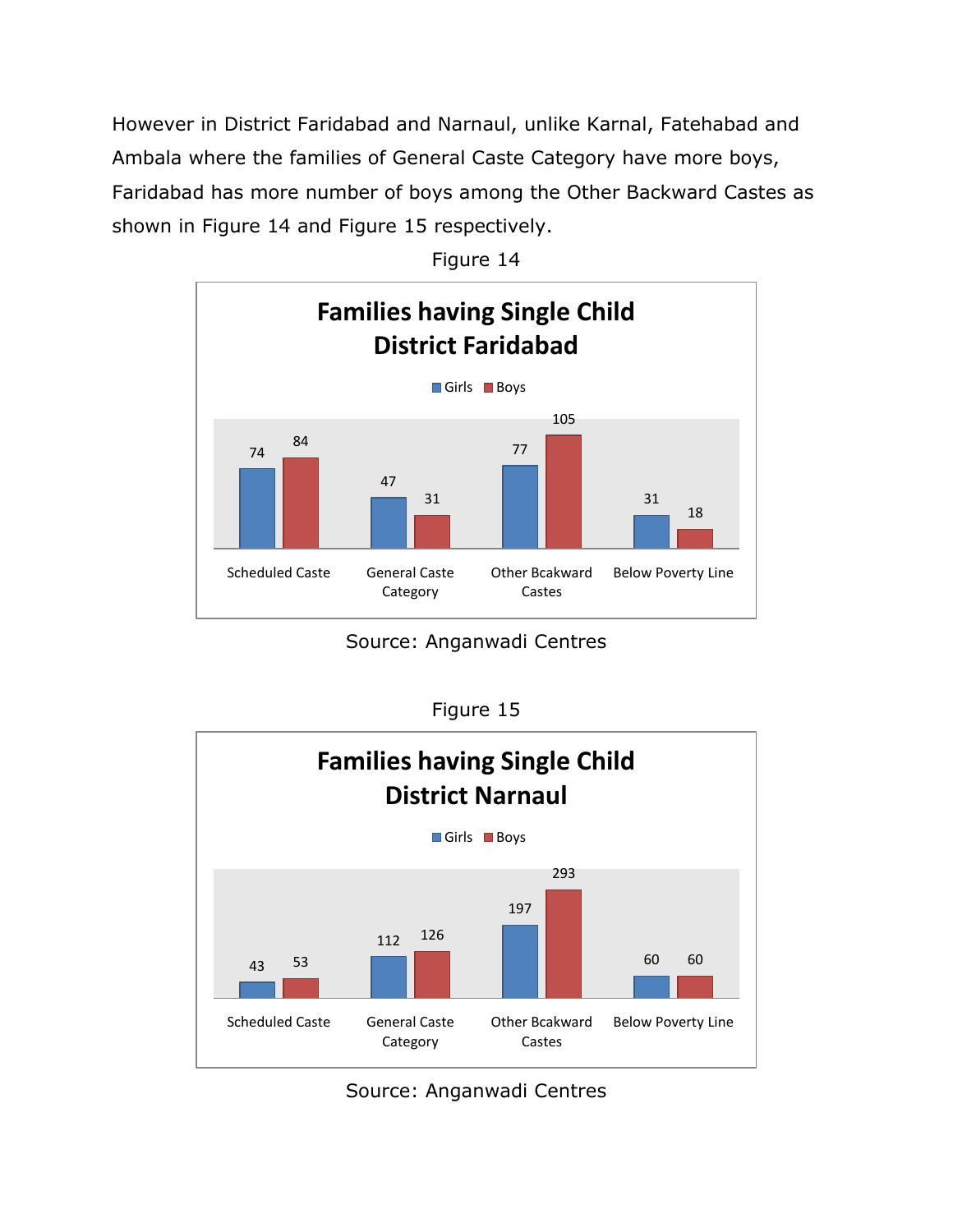The trends in District Kurukshetra are distinct from all other Districts where in all castes the families having girl children outnumber the families having boys except in the Below Poverty Line families where the families having boys and families having girls is same. Such a trend is not seen in any other district. district.<br>Figure 16



Source: Anganwadi Centres

 District wise data was also procured from 420 Anganwadi Centres in Haryana regarding the families having two girls. This data has been analysed and presented here caste wise.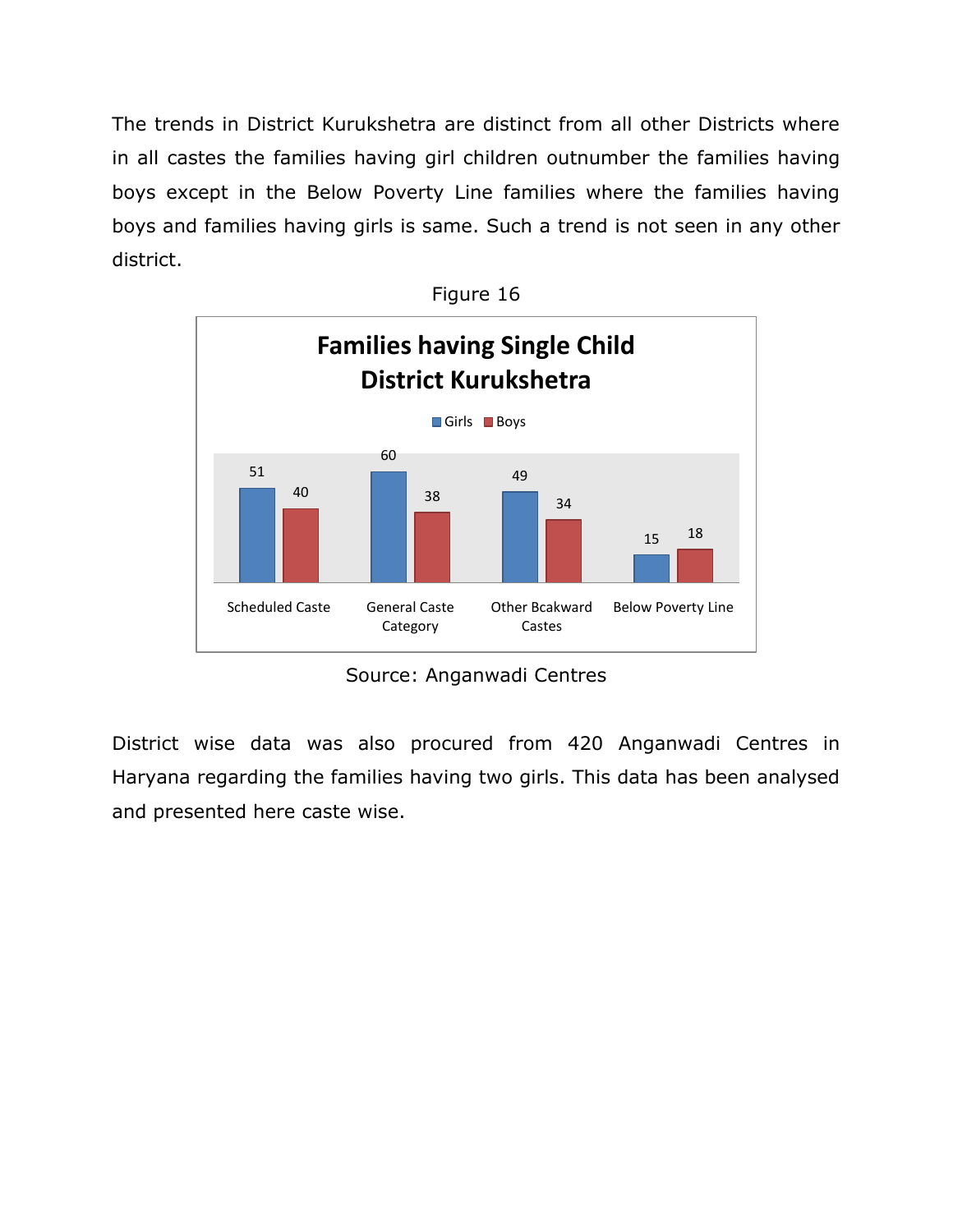



Sour-ce: Anganwadi Centres

In district Karnal two girls were found to be more in General Caste Category and lowest in Other Backward Castes.





Source: Anganwadi Centres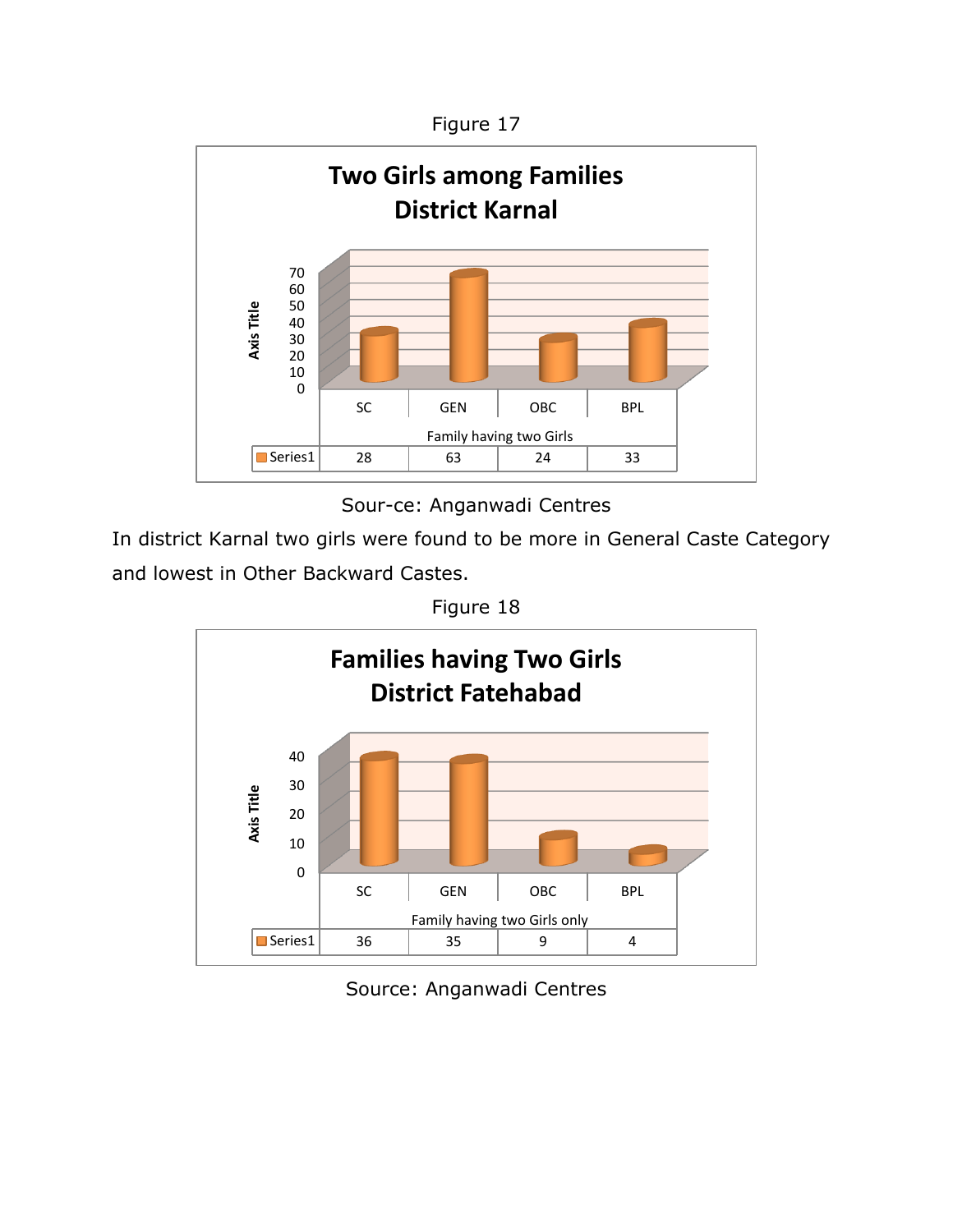Figure 18 clearly shows that two girls were more among families of Scheduled caste and General Caste Category and lowest in Below Poverty Line families.



Source: Anganwadi Centres

In District Gurugram two girls are highest among families of Scheduled caste, the same as that in District Fatehbad.

Figure 20



Source: Anganwadi Centres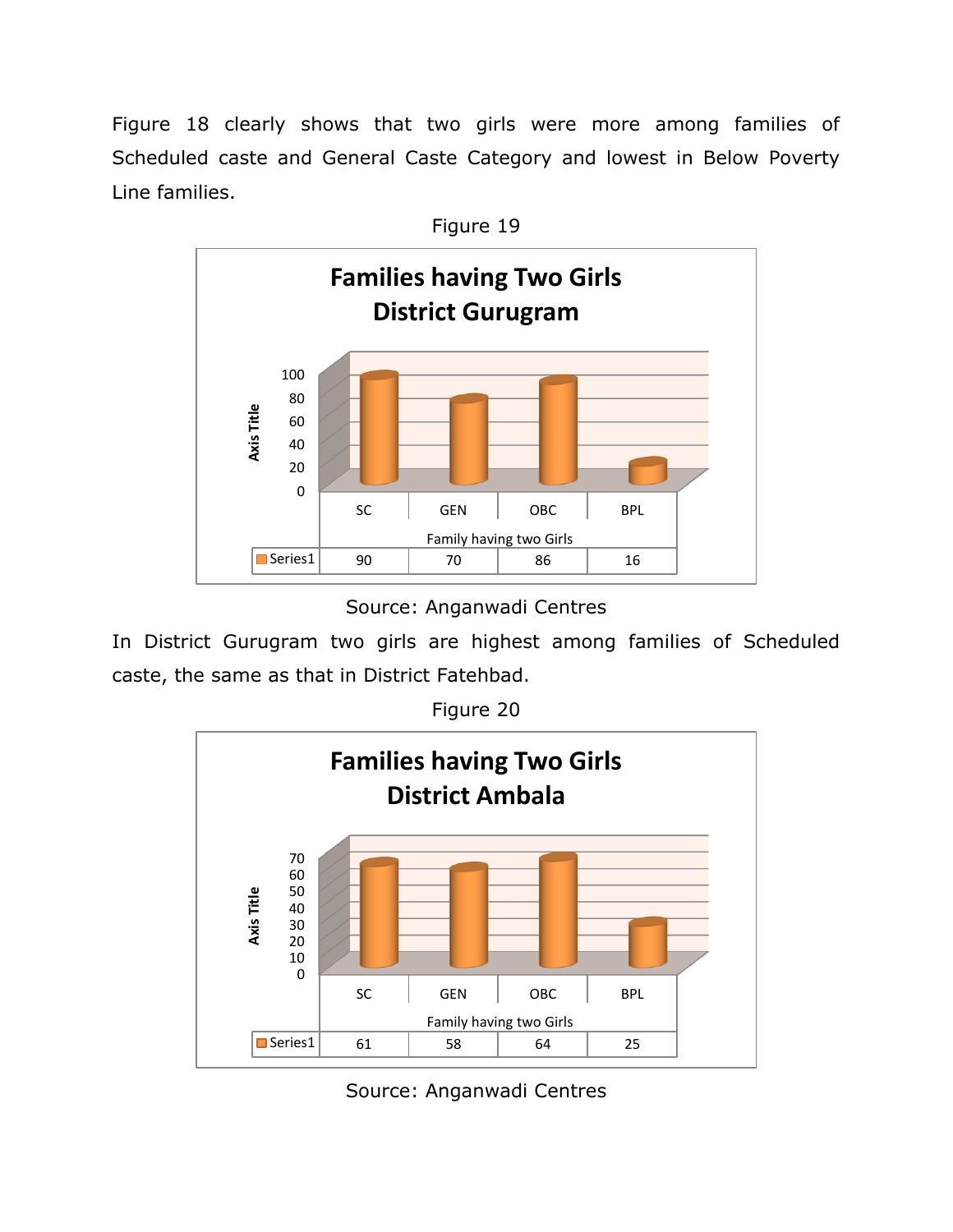Figure 20 reflects that two girls more among the Other Backward castes and lowest among the below poverty line families.

The trend is very distinct in Faridabad where two girls are found to be lowest among the General Caste Category and highest among the Other Backward Castes as shown in Figure 21.





Source: Anganwadi Centres

Figure 22



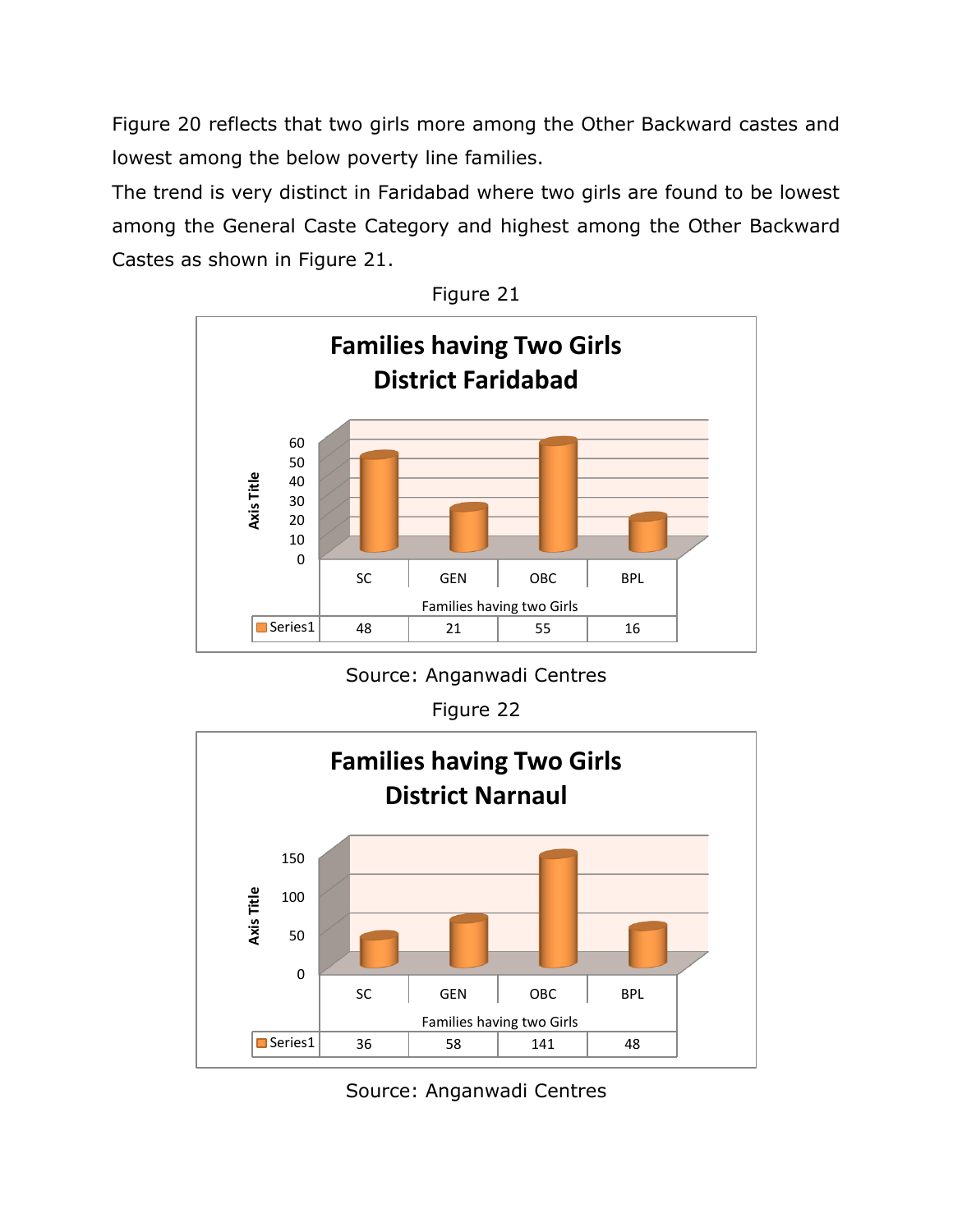Two are found to be highest among the Other Backward Castes as shown in Figure 22.



Figure 23

Source: Anganwadi Centres

 Figure 23 reflects that two girls were found to be more among the General Caste Category and lowest among the Below Poverty Line families.



Figure 24

Source: Anganwadi Centres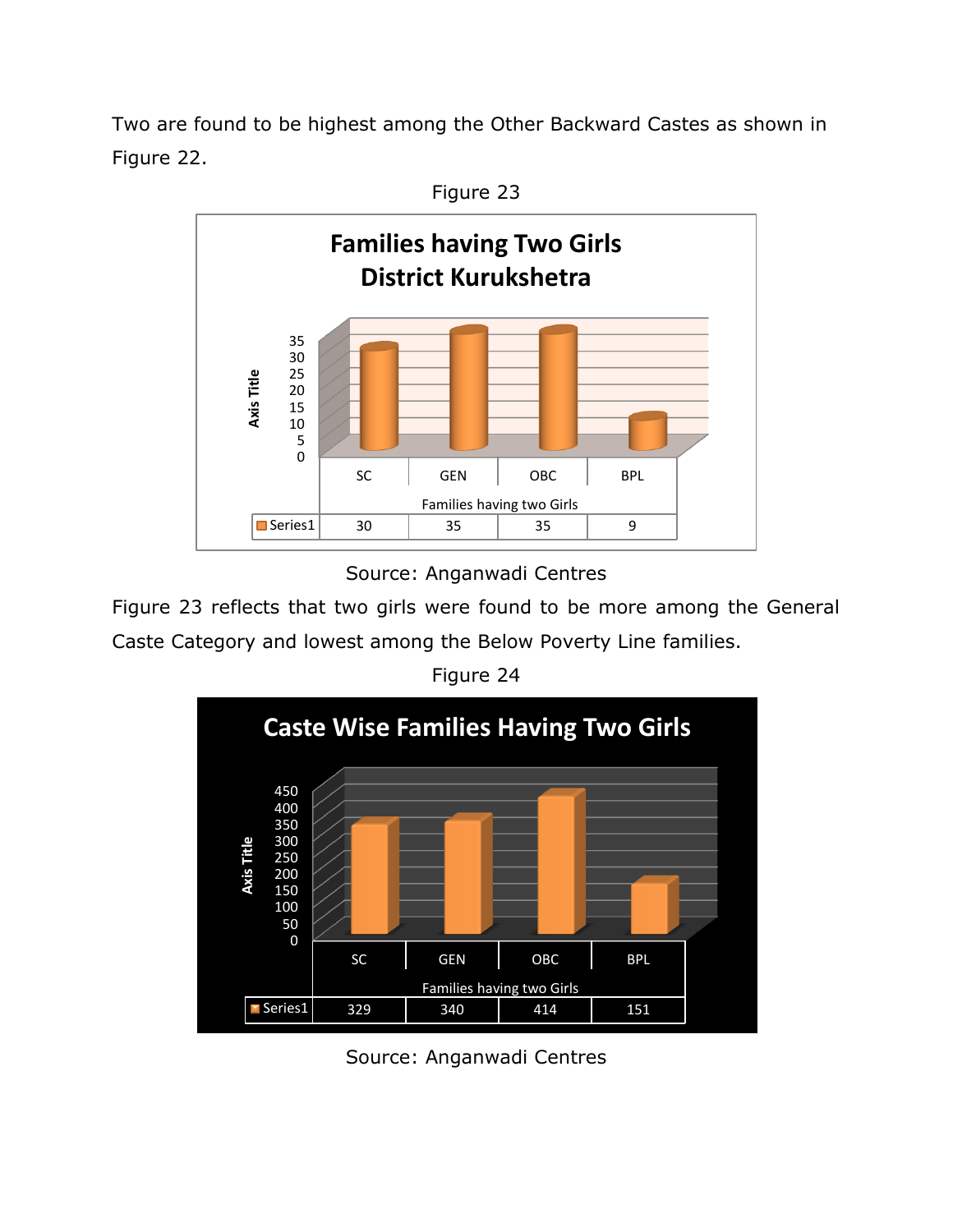Figure 24 shows that two girls were more among families of Other Backward Castes and lowest among the Below Poverty Line families.

Castes and lowest among the Below Poverty Line families.<br>District Wise families having two girls was also analysed and is reflected in Figure 25.





Source: Anganwadi Centres

 The figure clearly depicts that two girls were found highest in District Narnaul and second highest in District Gurugram and lowest in District Fatehabad and Kurukshetra.

 Data was also procured regarding three girls in families of selected districts of Haryana which reflect that three girls were found to be more in Other Backward Castes and Scheduled Castes and lowest in General Caste as reflected in Figure 26.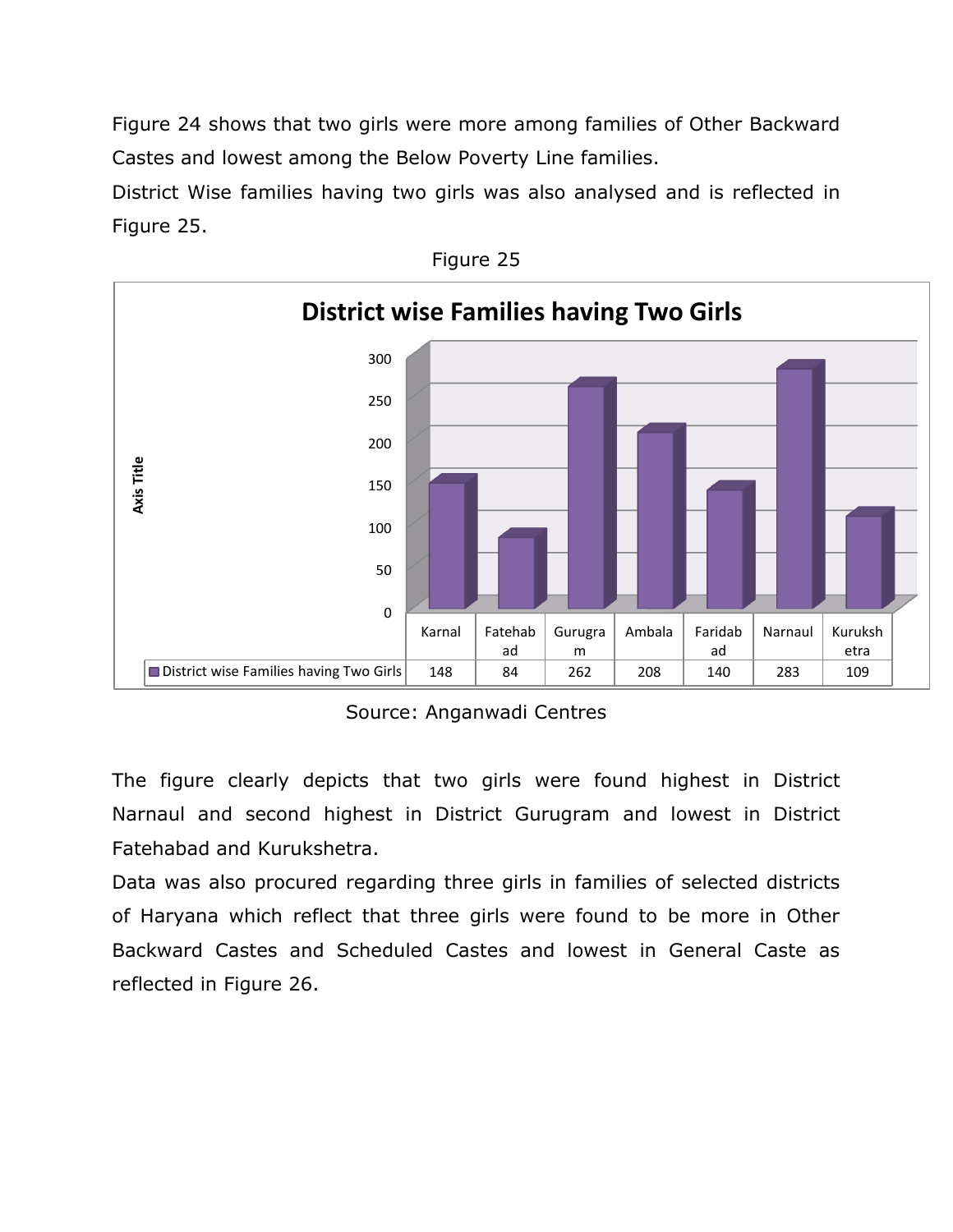

Source: Anganwadi Centres

Figure 27



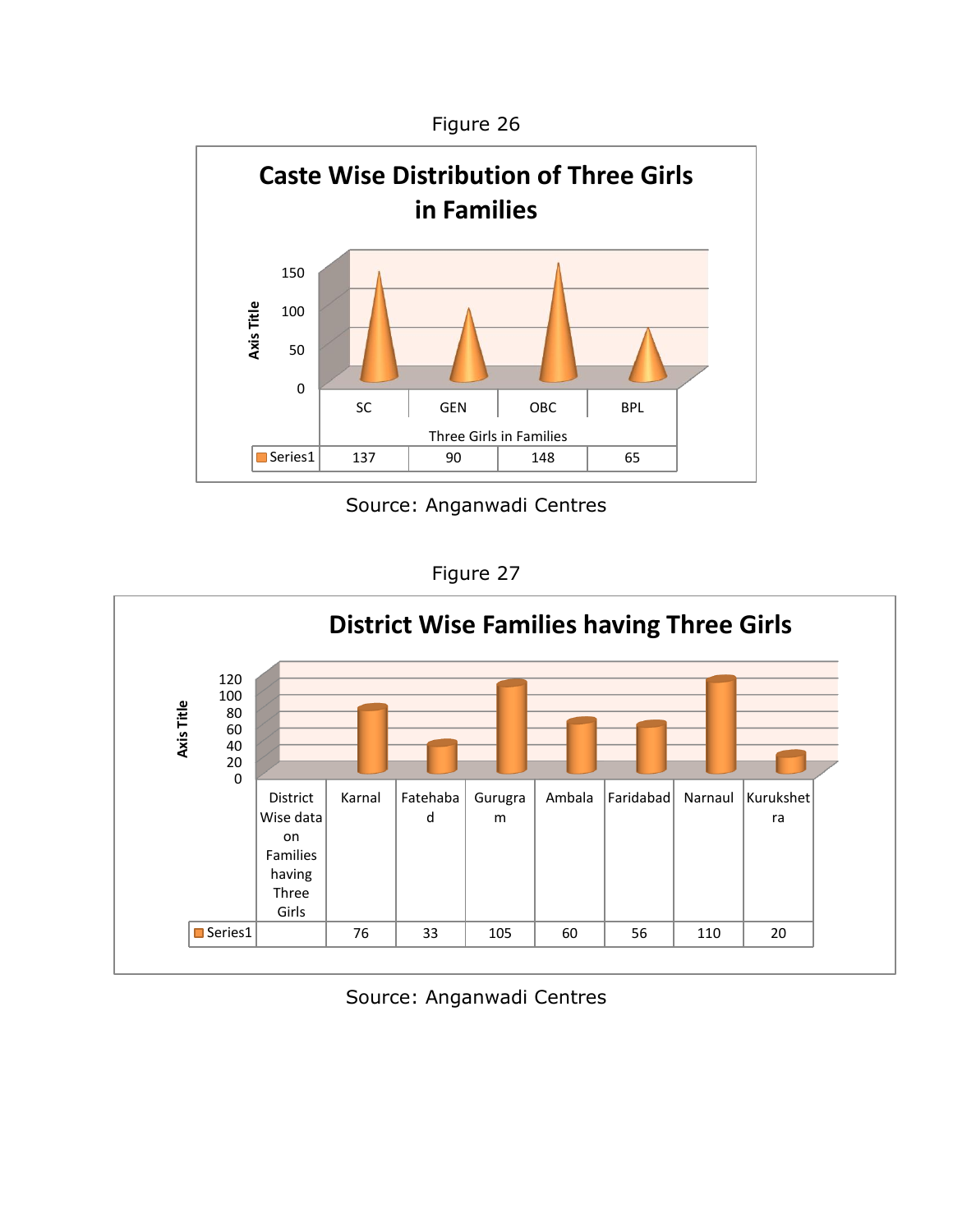Three girls were found to be highest in District Gurugram and District Narnaul and lowest in Fatehabad. The same trend was true for two girls in these districts.

these districts.<br>Data was also procured regarding Beneficiaries of Apki Beti Hamari Beti in the year 2016-2017. Data was procured from 50 Anganwadi Centres in the selected 7 districts of Haryana. Figure 28 shows caste wise beneficiaries of Apki Beti Hamari Beti in the districts.<br>Figure 28



Source: Anganwadi Centres

## **Conclusion**

 The Child sex ratio (0-6 years) is not affected by population redistribution. Thus, an analysis of the same provides a very good idea about prevailing gender inequality in any society.

 The present study indicates preference for son in the region indicated by the pattern of Child Sex Ratio in the region. There is considerable evidence that the practice of sex-selective abortion cuts across all socioeconomic groups (Ganatra et al., 2000). In several studies, sex-selective abortion is reported to be a family building strategy, but some studies reported that sex selective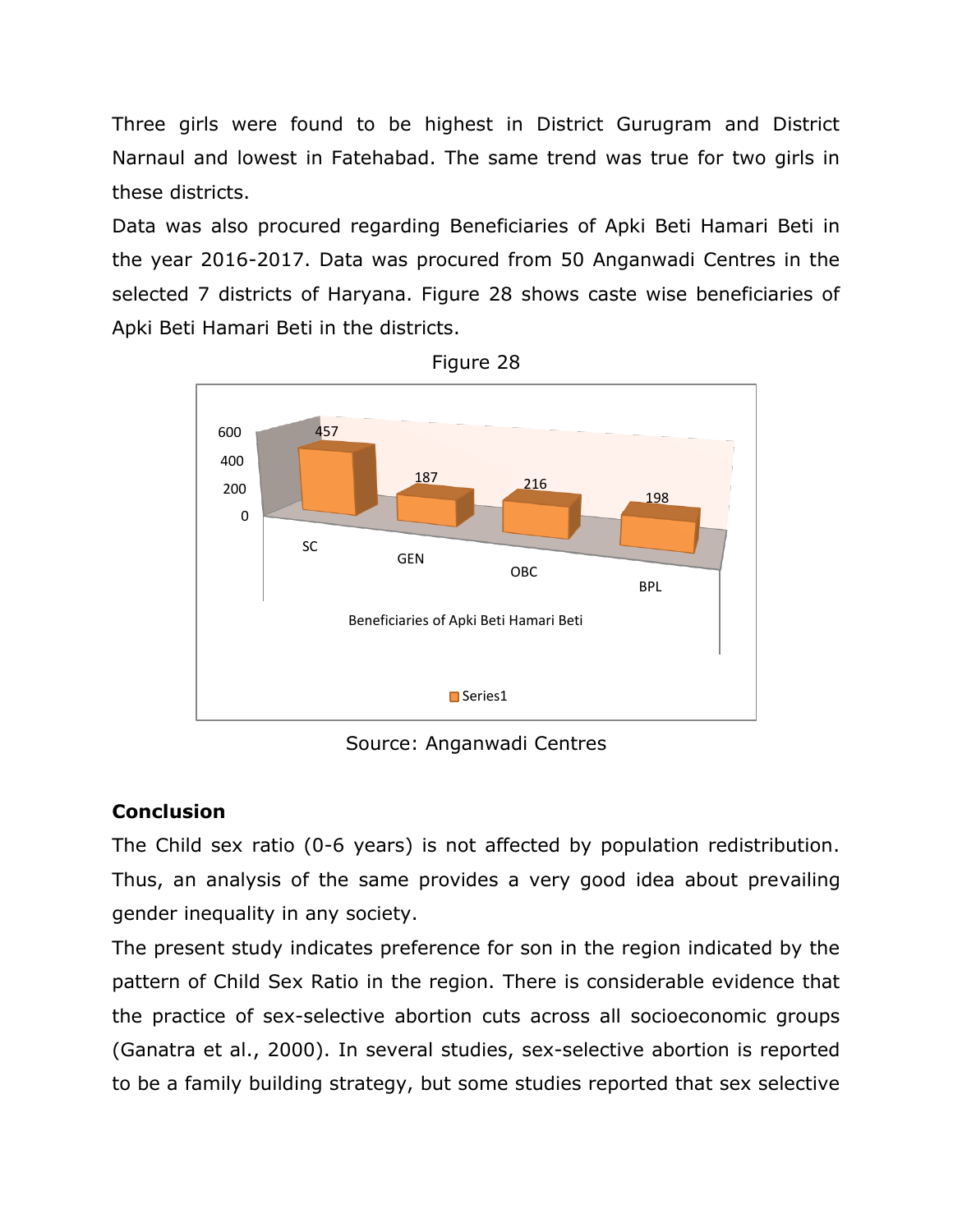abortion is practised by couples who already have a living son or no children (Ganatra et al., 2000). Although abortion was made legal in India in 1971, it is only recently that pre-natal diagnostic techniques became widely available. Recognizing the failure of the Medical Termination of Pregnancy (MTP) Act of 1972 to make legal abortions widely available, the Government amended the Act in 2002 and again in 2003 (Government of India, 2002). These amendments rationalized the criteria for physical standards of abortion facilities - fixing different appropriate criteria for conducting first- been introduced in the Prenatal Diagnostic Techniques (Regulation and Prevention of Misuse) (PNDT) Act of 1994. This was necessitated as the PNDT Act had failed to curb the practice of testing for sex determination and consequent sex-selective abortion in the country. With the recent amendment to the PNDT Act, preconception and pre-implantation trimester and second-trimester abortions. Further, amendments have also procedures for sex selection are banned in the country.

 However in the present study the Scheduled Caste families had maximum beneficiaries of Apki Beti Hamari Beti and the beneficiaries of General Caste Category were lowest. Thus there seems to be direct relations with Beneficiaries of Apki Beti Hamari Beti and the child sex ratio in the region. The Child Sex ratio of was found to be high among the scheduled caste and low among the general caste category. The General Caste Category comprise of maximum population of Jaats in Haryana. Thus indicating clear patterns of son preference in the region among the upper caste.

#### **Major Findings**

- 1. Narnaul had lowest Child Sex Ratio of 774 whereas District Kurukshetra had highest Sex ratio of 1346 during the year 2016-2017.
- 2. Single boys were found to be high among the families of General Caste Category.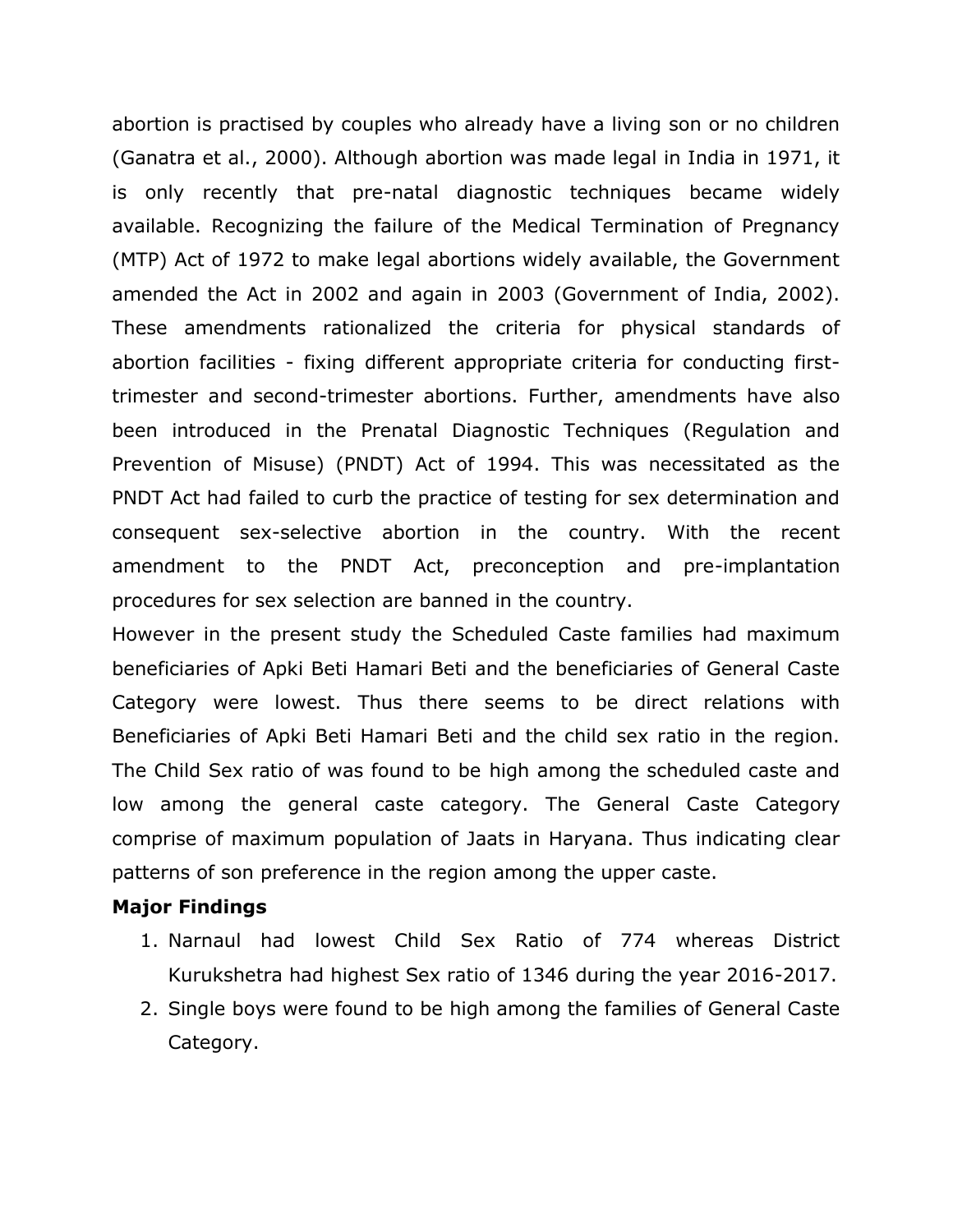- 3. The trends in District Kurukshetra were distinct from all other Districts where in all castes the families having girl children outnumber the families having boys except in the Below Poverty Line families where the families having boys and families having girls is same. Such a trend is not seen in any other district.
- 4. Two girls were found highest in District Narnaul and second highest in District Gurugram and lowest in District Fatehabad and Kurukshetra.
- 5. Three girls were found to be more in Other Backward Castes and Scheduled Castes and lowest in General Caste.
- 6. Three girls were found to be highest in District Gurugram and District Narnaul and lowest in Fatehabad. The same trend was true for two girls in these districts.
- girls in these districts. 7. The Scheduled Caste families had maximum beneficiaries of Apki Beti Hamari Beti and the beneficiaries of General Caste Category were lowest.
- 8. There is direct relation with Beneficiaries of Apki Beti Hamari Beti and the child sex ratio in the region. The Child Sex ratio was found to be high among the scheduled caste and low among the general caste category which comprise of maximum population of Jaats in Haryana.
- 9. The study indicates clear patterns of son preference in the region among the General Caste Category i.e. the Jaats of Haryana, thus reflecting strong patriarchal trends.

### **Strategic Policy Recommendations**

- 1. Qualitative Research Studies need to be conducted to check the socio- economic and cultural reasons for low child sex ratio among the General Caste Category in Haryana.
- 2. ASHAs must play significant role in implementation of various Government Schemes to improve CSR.